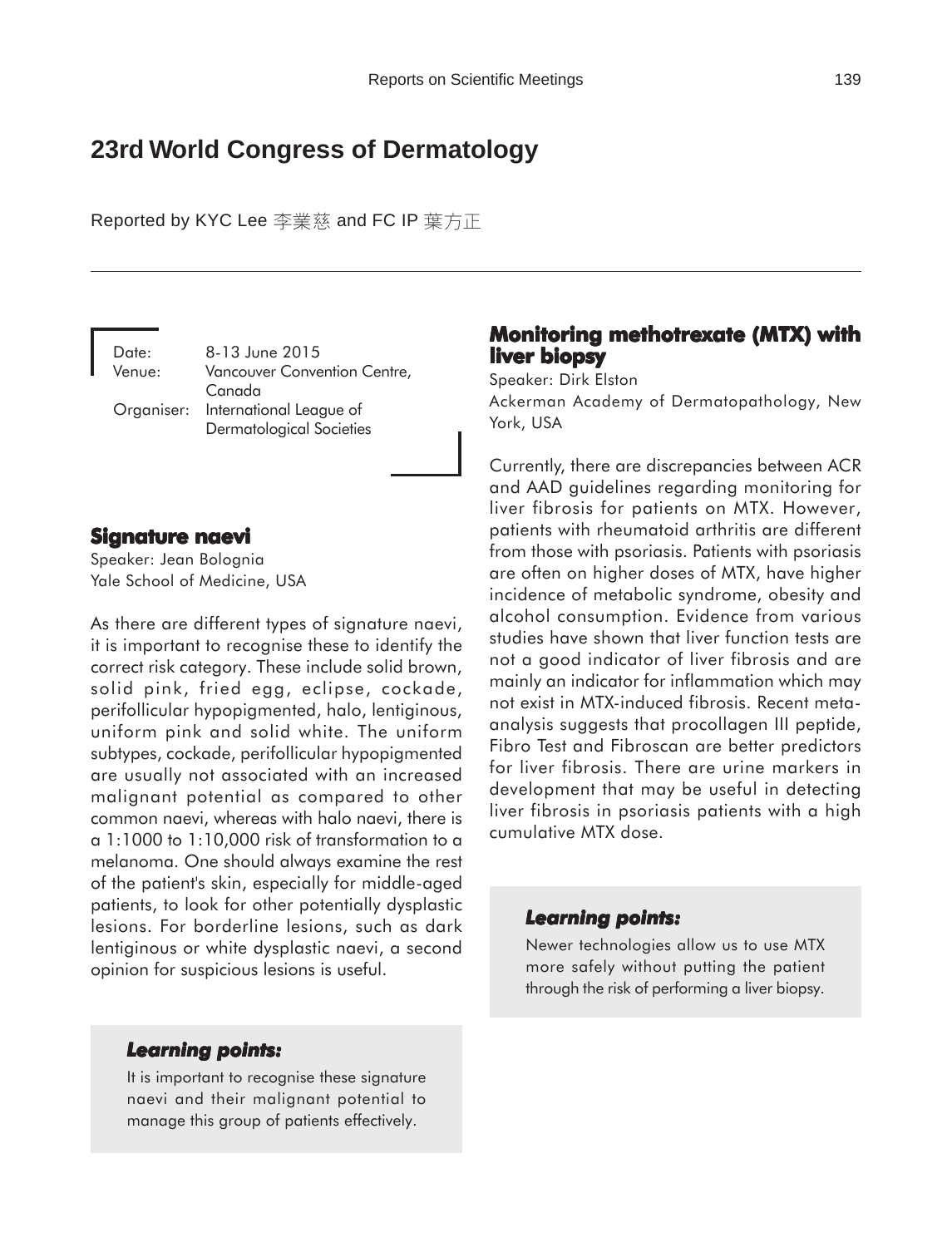## **Atopic dermatitis**

Speaker: Sandipan Dhar Department of Pediatric Dermatology, Institute of Child Health, Kolkata, India

The prevalence of atopic dermatitis is increasing worldwide and is putting a significant burden on healthcare systems around the world. It is known that atopic dermatitis is a lifelong disease, with a childhood onset in 60% of cases. Childhood disease is phenotypically different from adult onset disease with many potential differential diagnoses. It severely affects the patient's and the family quality of life and this aspect will need to be dealt with during the initial visit.

A thorough explanation should be given to the caregiver during the initial visit which including pathogenesis, general skin care, treatment options, addressing steroid phobia, long term prognosis and the role of food allergy. There is no consensus about optimal bathing frequency. Many parents have concerns about food allergy as a cause of disease which is often not the case. Dietary manipulation is usually not recommended, although many patients can have co-existing food allergies.

Treatment usually includes topical emollients and anti-inflammatory agents. Topical antiinflammatory medications, such as topical corticosteroids and calcineurin inhibitors have been used successfully. Newer topical formulations are under development such as PDE4 inhibitors (e.g. roflumilast and apremilast) and JAK inhibitor (e.g. tofacitinib). For patients with severe disease, systemic immunomodulators such as ciclosporin, methotrexate, azathioprine and mycophenolate mofetil are useful for controlling the disease.

### *Learning points: Learning points:*

The prevalence of atopic dermatitis is increasing. It is important for every dermatologist to know how to manage this condition effectively. Newer topical formulations on the horizon offer alternatives to currently available antiinflammatory medications.

### **Immunosuppressive/modulating modalities for treatment of urticaria**

Speaker: Clive Grattan

Norfolk and Norwich University Hospital, United Kingdom

Functional autoantibodies that release histamine from healthy donor basophils and mast cells in vitro have been found in 30% of patients with chronic spontaneous urticaria (CSU), previously known as chronic idiopathic urticaria. Due to the presence of circulating autoantibodies, systemic immunosuppressive therapies have been used successfully to treat CSU. There is good evidence for using ciclosporin in patients with CSU but it should be stopped if there is no improvement after two months. It is more effective if the patient has a positive basophil histamine release assay with a short duration of disease. It is a potentially disease-modifying drug that suppresses functional auto-antibodies although this has not been well-studied. Methotrexate and mycophenolate mofetil have also been used successfully for CSU.

There is good evidence of efficacy for omalizumab which is licensed for H1 antihistamine unresponsive CSU. There are several proposed mechanisms for its effectiveness such as reduction of circulating IgE, dissociation of IgE from the high affinity IgE receptor on mast cells and basophils and subsequent reduction of high affinitiy IgE receptor density with stabilisation of mast cells and basophils.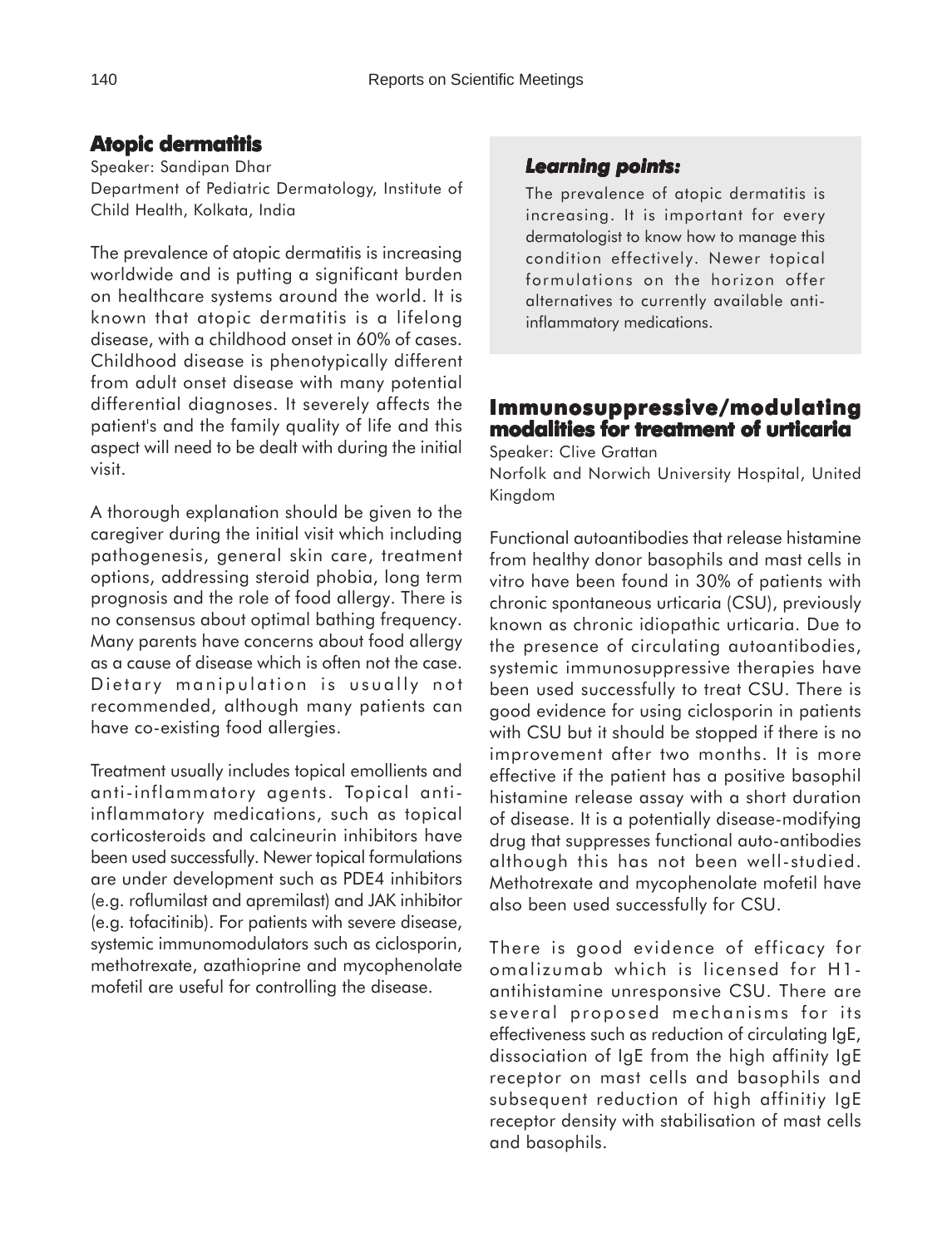#### *Learning points: Learning*

There is good evidence to support CSU as an autoimmune disease and the use of traditional immunosuppressants. Omalizumab offers an exciting new opportunity to treat patients with recalcitrant urticaria.

### **Vitiligo and other disorders of Vitiligo and disorders of hypopigmentation**

Speaker: John Harris University of Massachusetts Medical School, USA

Vitiligo is a complex disease in which depigmentation involves a complex interaction between abnormalities within melanocytes and autoimmune-mediated melanocyte destruction. The initial event may involve melanocyte "danger signals" that activate innate inflammatory cells leading to inflammation of the skin. Melanocyte loss in vitiligo is mediated by melanocyte-specific, cytotoxic CD8+ T cells that migrate into the skin while T regulatory cells act to control this destruction. The IFN-γ-CXCL10-CXCR3 cytokine axis is a central player in mediating the migration of these autoreactive T cells into the skin and their effector function. Armed with this knowledge, new treatments are being developed for treatment of vitiligo. There is evidence suggesting that simvastatin, inhibitor STAT1 in vitro, may be useful for the prevention and treatment of vitiligo in mouse model by reducing the number of infiltrating autoreactive CD8+ T cells. A phase II trial has since been completed with the study of which the results are pending.

Narrowband UV-B is frequently used alone or in combination with topical treatment for vitiligo. Afamelanotide, a synthetic analogue of α-MSH, has been used successfully together with narrowband UV-B for treatment of vitiligo in a small pilot study. More recently, a randomised multi-centre trial compared this combination therapy with narrowband UV-B alone and

showed superior repigmentation at day 56 especially for the face and upper extremities. The author concluded that combination therapy is superior in terms of the amount and speed of repigmentation.

For patients with stable but recalcitrant vitiligo, surgical treatment should be considered. For small areas, 1 mm mini punch graft can be used to transfer melanocytes to the vitiliginous areas. For bigger areas, non-cultured epidermal suspension is the treatment of choice. The technique has undergone various modifications over the years and can be combined with hair follicle outer root sheath cell suspension. It can be used to transplant a recipient area up to 8- 10 times the size of the donor site.

#### *Learning points: Learning points:*

Understanding the pathogenesis of vitiligo has offered new potential treatments, such as simvastatin. A combination of newer treatments may improve treatment success for these patients.

### **Daylight PDT**

Speaker: Rolf-Markus Szeimies Department of Dermatology and Allergology, Vest Clinic, Recklinghausen, Germany

Topical photodynamic therapy (PDT) has been used successfully for cancerous and precancerous changes on the skin by using a porphyrin precursor which is activated by visible light. It is relatively painful if the malignancy involves large areas of the face or scalp. The concept of daylight PDT was developed in Denmark in 2008 by Dr. Wulf and his team. By utilising daylight as the light source, there is continuous activation of protoporphyrin IX during its formation. Pain is reduced as protoporphyrin IX never accumulates to high level. It works with sunny and even during cloudy weather conditions and all-year round for the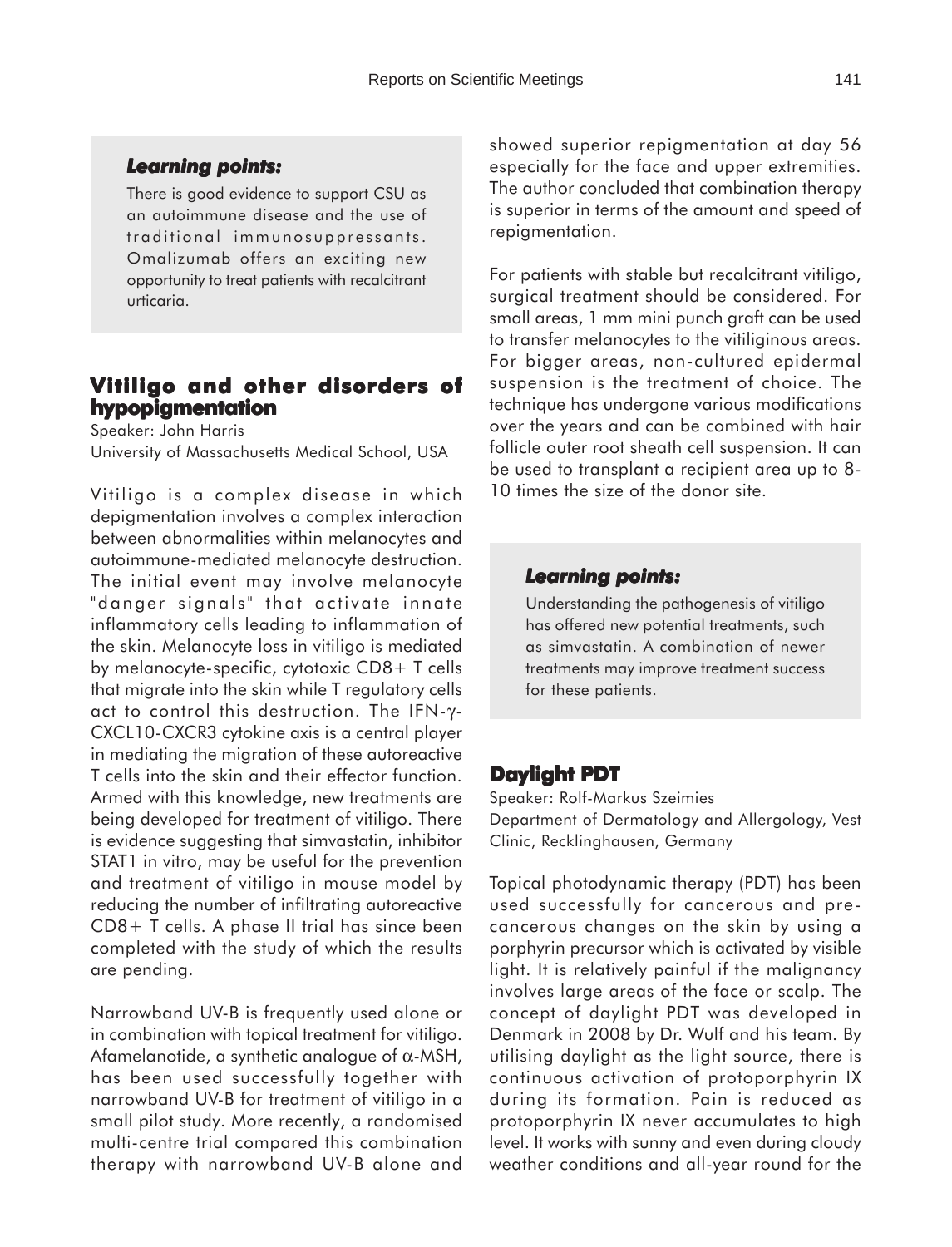equatorial regions. At places with higher/lower latitudes, seasonal restrictions apply and treatment is only suitable during late spring, summer or early autumn. As the duration of treatment varies between 30 to 90 minutes depending on the locality, this form of treatment may not be possible in adverse weather conditions. There are a few studies in Australia and Europe which showed daylight PDT to be at least as effective as and less painful than MAL conventional photodynamic therapy in treating patients with mild actinic keratosis.

host physiology, lifestyle and living environment. In normal skin, there is a delicate balance between the immune system and the skin microbiome. A disruption of this balance will lead to development of AD. The example being a significant reduction of microbiome diversity in the flare-up of AD which is often associated with an increase of *Staphylococcus spp* and a restoration of diversity when the disease is settled. The *Staphylococcus spp* can also cause a lack of immune response from dendritic cells and Th17 cells. There is evidence that microbiome diversity improves with proactive treatment in AD.

### *Learning points: Learning*

Daylight PDT offers an inexpensive and effective way for patients with wide spread actinic keratosis to be treated. The pain during treatment is much reduced when compared with traditional PDT.

### **Microbiome and atopic dermatitis**

Speaker: Thomas Bieber

Department of Dermatology, Friedrich-Wilhelms University, Bonn, Germany

Atopic dermatitis (AD) is now well recognised to be caused by a defective skin barrier function and abnormal host immune response. There are various aspects of defective skin barrier including defective lipid lamellae, degraded corneodesmosomes, abnormal cornified envelope that also includes filaggrin defects. Cutaneous microbiome was recently found to to play an important role in the pathogenesis of AD. The human microbiota constitutes ten times more cells than an individual and can weigh up to 1.5 kg. The birth of microbiota starts at pregnancy, birth and during lactation. Towards maturation, the core microbiota consists mainly of *Propion*i*bacteria* and *Staphylococcus spp*. These bacteria are both found on and within the skin's ultrastructure. The host genotype and environment significantly influence the microbiome, such as the filaggrin,

#### *Learning points: Learning points:*

Skin microbiome plays an important role in maintaining normal skin homeostasis. A disruption of microbiome balance is observed in disease flare-up of AD.

## **Food allergy and elimination diet: allergy elimination diet: current scenario in atopic dermatitis**

Speaker: Jon Hanifin Oregon Health and Science University, Portland, USA

In the context of food allergy and elimination diet in atopic dermatitis (AD), inappropriate restrictions were being imposed on 80% of patients with AD in the United States. The definition of allergy is adverse health effect arising from exposure to allergens with evidence of reproducibility. It was found that about 55% of Americans had positive allergen specific IgE antibodies, but this only implies sensitisation and not true allergy. It is known that AD predisposes to multiple sensitisation and true food allergy is diagnosed by food challenge and clinical correlation. The concept of delayed eczematous response is not yet clearly defined and thus is not appropriate for use to assess the effect of food allergy. Food allergy was estimated to be present in 10-35% of patients with AD but food restriction is most appropriate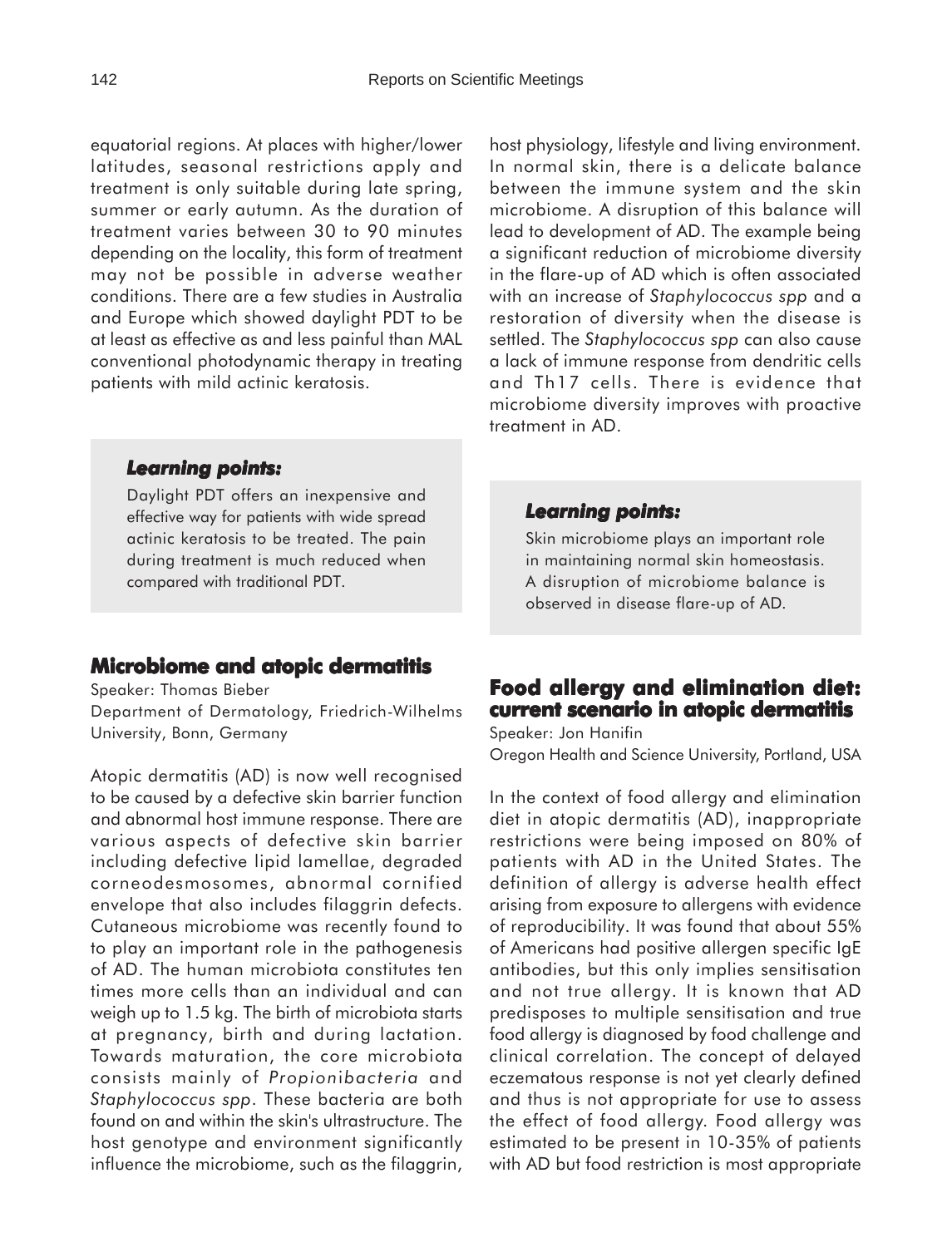#### *Learning points: Learning*

Inappropriate restriction of food is common in patients with AD. Food restriction is appropriate in patients with proven type I allergic reaction.

### **Epidermolysis bullosa**

Speakers: Leena Bruckner Tuderman,<sup>1</sup> Mohammedreza Barzegar,<sup>2</sup> Christine Bodemer,<sup>3</sup> Johann Bauer,<sup>4</sup> Kasuto Tamai,<sup>5</sup> Mei Chan<sup>6</sup>

1Department of Dermatology, University Medical Centre of Albert-Ludwigs University of Freiburg, Germany; 2Dermatologist, Iran; 3Necker Children Hospital, Paris, France; 4Paracelsus Medical University, Salzburg, Austria; 5Graduate School of Medicine, Osaka University, Japan; <sup>6</sup>Keck School of Medicine, University of Southern California, USA

There has been a new approach in the classification system of epidermolysis bullosa (EB) in which old eponyms were to be eliminated. With the advances in molecular genetics, the classification will be based on major EB type present (level of skin cleavage), phenotypic characteristics, mode of inheritance, targeted protein and its relative expression in skin, genes involved and types of mutation present; the so-call 'onion skinning' approach. The classification and subclassification of EB begin with separation into one of the four major groups of skin cleavage: intraepidermal (EB Simplex), within the basement membrane zone (Junctional EB) or beneath the basement membrane zone (Dystrophic EB) and mixed pattern (Kindler syndrome). The next level of subclassification takes into account of the clinical features and distribution of disease and the severity of cutaneous and extra-cutaneous disease. Further subclassification based on the mode of transmission, specific genes

involved and mutations is possible with immunohistochemical studies and mutation analysis. The eponyms used in EB classification have made comparison with other clinical entities difficult and have no immediate descriptive value, therefore, it is proposed that these should be eliminated. Examples are 'EBS, Weber-Cockayne' renamed as 'EBS localised'; 'EBS Dowling-Meara' renamed as 'EBS, generalised severe'; 'JEB, Herlitz' renamed as 'JEB, generalised severe' etc. Exceptions are Kindler syndrome and EBS-Ogna. This system includes both clinical and molecular features of each EB subtype and also allows enough flexibility to accommodate newly discovered EB subtypes in the future.

There is a new approach in the biopsy technique for diagnosing EB. Normally, *in vivo* approach to induce a blister by rubbing the skin for skin biopsy is adopted. This however is time consuming as a prolonged waiting time before biopsy is needed and the specimen obtained can be of unsatisfactory quality. *Ex-vivo* blister induction is proposed. The skin biopsy specimen (usually 4 mm in diameter) is subjected to a negative pressure exerted on by repeated drawing of a syringe in the laboratory. It usually takes few minutes to several hours for a blister to form, dependent on the subtypes of EB. A fresh biopsy specimen is required to prevent degradation of cells.

The new advances in the management of EB include the use of mesenchymal stromal cell therapy, protein therapy and gene therapy. There is evidence that cross-talk mechanism exists between bone marrow and injured tissues. The use of CD44+ rapid recycling mesenchymal cells to inject into the site of non-healing ulcer in EB significantly promotes healing. The use of recombinant type VII collagen by intra-dermal injection had been shown to produce new C7 and anchoring fibrils in EB mice model and reversal of poor dermal-epidermal adherence. Intravenous type VII collagen had also showed an effect in the mouse model. The CHO-derived type VII collagen (CHO-C7) and fibroblast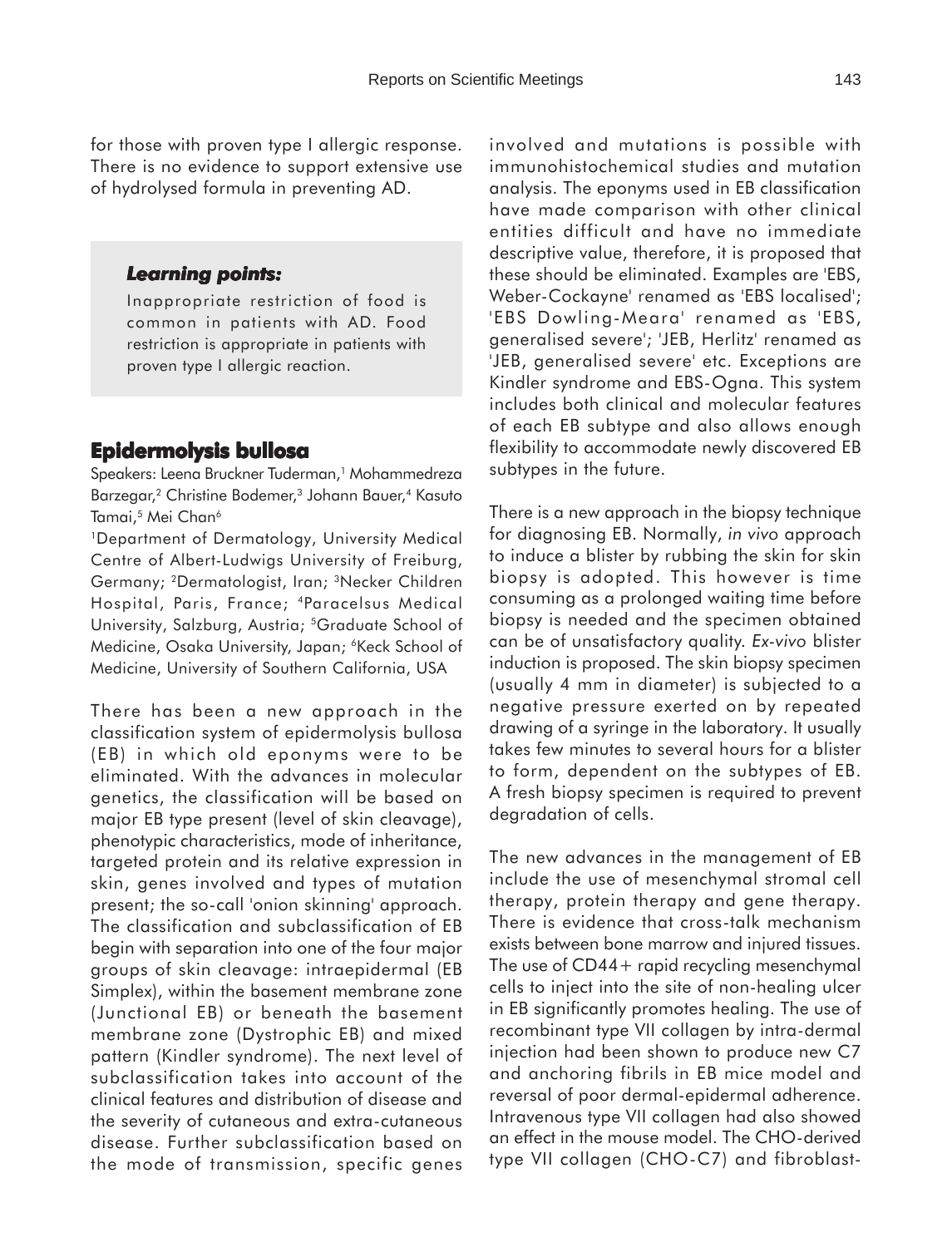derived type VII collagen shared the same structure and property and after intravenous injection, CHO-C7 was found in the DEJ as well as the oesophagus. No autoantibodies were produced against CHO-C7. Topical recombinant C7 was also found to incorporate into DEJ and promote wound healing in the animal model.

### *Learning points: Learning*

A new classification algorithm has been proposed for EB. New biopsy techniques help to obtain satisfactory skin specimen for diagnosis. Use of mesenchymal stromal cells and recombinant type VII collagen seems promising in promoting wound healing in EB.

### **Infantile haemangioma and vascular malformation**

Speakers: Julie Powell,<sup>1</sup> Seok-Jong Lee,<sup>2</sup> Olivia Boccara,<sup>3</sup> Samira Syed,<sup>4</sup> Christine Leaute-Labreze,<sup>5</sup> Ilona Frieden<sup>6</sup>

1Division of Pediatric Dermatology, Department of Paediatircs, CHU Sainte Justine, University of Montreal, Canada; 2Department of Dermatology, Kyungpook National University School of Medicine, Daegu, South Korea; 3Department of Dermatology and Reference Center for Genodermatoses and Rare Skin Diseases, University Paris Descartes, Sorbonne Paris Cite, Paris, France; 4Great Ormand Street Hospital for Children, NHS Foundation Trust, UK; 5University Children Hospital, Pellegrin, Bordeaux, France; 6Department of Dermatology and Pediatrics, University of California, San Francisco, USA

There has been controversy in the classification and terminology in benign vascular lesions due to the heterogeneity of clinical presentation. The International Society for the Study of Vascular Anomalies (ISSVA) had come up with a new consensus in the classification of vascular anomalies in 2014. The vascular anomalies are classified into vascular tumours and vascular malformations. The tumours are further classified into benign, locally aggressive or borderline and malignant. The malformations are classified into simple or combined; with associated major named vessels or associated with other anomalies.

There are many controversial vascular anomalies that require further study to delineate their nature. For example: the angiokeratoma and verrucous haemangioma; PTEN harmatoma of soft tissue and angiomatosis of soft tissue and fibro-adipose vascular anomaly; intravascular haemangioma and arterio-venous malformation (AVM).

In the treatment of vascular anomalies, laser had been used extensively but recurrence of lesions and complications are not uncommon. In the treatment of port-wine stain (PWS) with pulsed-dye laser, 9-10% had various degree of recurrence 2-4 years after treatment. Laser treatment should require particular caution for those lesions prone to bleeding, associated syndromes and facial lesions with visual complications. It is not suitable to use laser for rapidly progressive vascular tumours and AVM. Multiplex laser system such as  $Cynery^{TM}$  is used with success in the treatment of vascular anomalies such as PWS.

The US FDA has approved propranolol in 2014 as a first line treatment for proliferating infantile haemangioma (IH) requiring systemic therapy. Study showed that the numbers needed to treat by propranolol to have beneficial outcome is 1.76. There is no benefit gained by combining systemic steroid with propranolol at the initial stage of treatment. The safety profile of propranolol is good and rarely associated with serious side effects. Current recommendation is to start treatment early in an escalating dose, routine echocardiography and ECG are not required if cardiac examination is normal. However, relapses or rebound is possible and studies have showed that up to 11% needed retreatment at 24 weeks after treatment for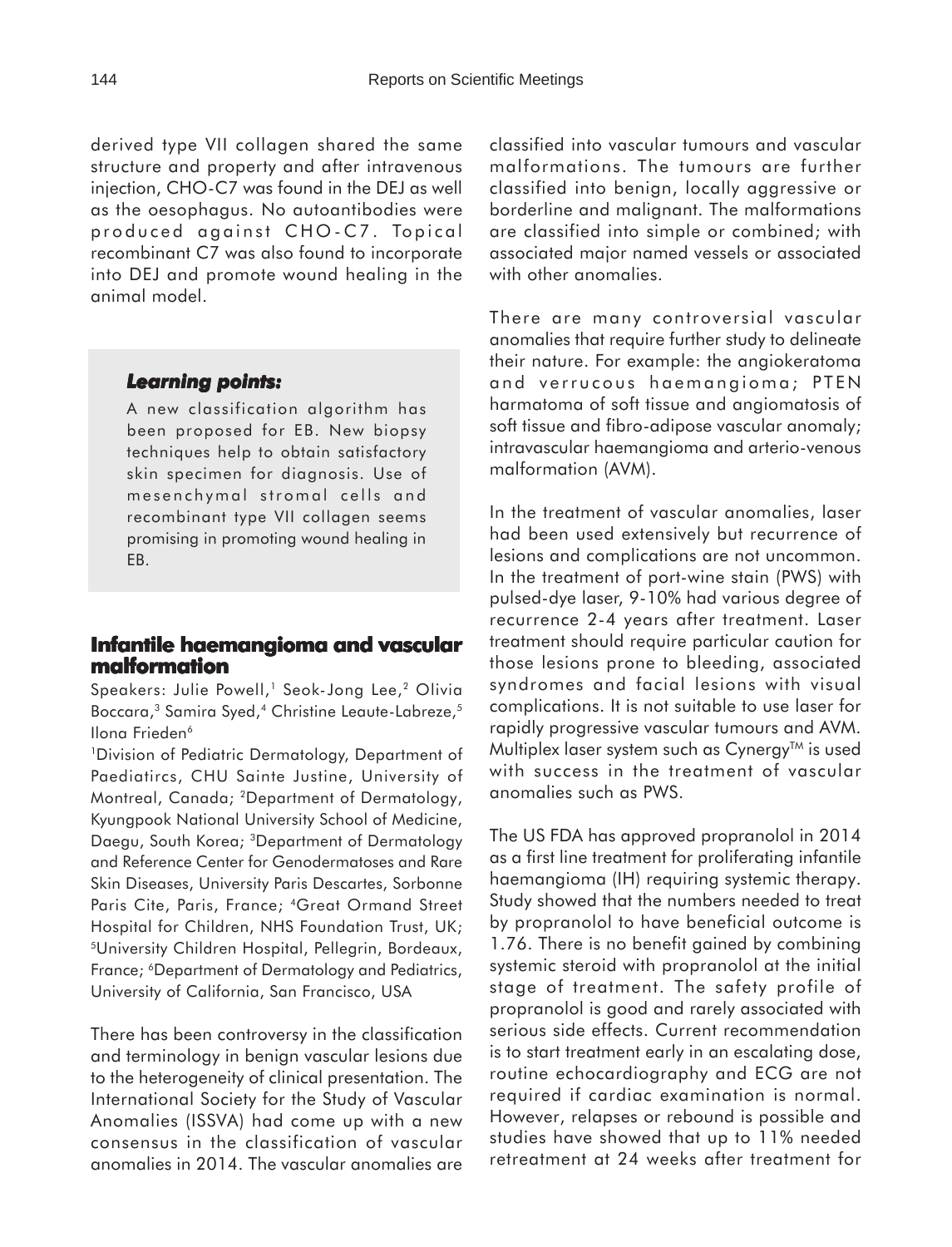6 months. The use of other beta-1 selective blockers is currently under study. The advantage of using less lipophilic drugs such as atenolol and nadalol is that they do not cross bloodbrain barrier. Topical timolol has been used quite often with success for superficial IH.

Sirolimus is becoming a promising emerging therapy for vascular malformations and tumours. Sirolimus worked through the PI3K/ AKT/mTOR pathway by inhibiting mTOR and resulted in inhibition of downstream cellular proliferation and angiogenesis. Case series demonstrated that sirolimus significantly improve the clinical status of patients with Kaposi haemangioendothelioma and other combined vascular malformation with Kasabach-Merritt phenomenon (KMP).

### *Learning points: Learning*

There has been a new consensus in the classification of vascular anomalies and some controversies still exist. Multiplex laser systems are being used successfully in treating PWS. Propranolol has been used extensively for treating complicating infantile haemangioma in recent years with good safety profile. Other selective beta-blockers are under study for their better side effect profile and efficacy. Sirolimus is a promising treatment for complex vascular malformation or tumour with KMP.

### **Advances in atopic dermatitis: expert insights into new and emerging therapies**

Speakers: Amy Paller,<sup>1</sup> Eric Simpson<sup>2</sup>

1Department of Dermatology and Paediatric Dermatology, Northwestern University Feinberg School of Medicine, Chicago, USA; 2Department of Dermatology, Oregon Health and Science University, Portland, USA

There is emerging awareness that atopic dermatitis (AD) is associated with co-morbidities such as obesity, cardiovascular diseases, vitiligo, osteoporosis and alopecia areata. Currently the pathophysiology of AD stresses the interplay between barrier dysfunction, immunological dysregulation and inflammation. There may be primary immune dysfunction and resulting IgE sensitisation. Filaggrin mutation is associated with early onset AD, more persistent disease and also allergic airway disease. About 9% of Europeans carry a heterozygous mutation. The role of phosphodiesterase (PDE) had been revealed as patients with AD showed significant elevated PDE type 4 (PDE4) which resulted in an increase in proinflammatory cytokines. As a result, PDE4 inhibitors are being recognised as emerging therapeutic options for the treatment of AD. Topical agents such as crisaborole ointment (boron-based PDE4 inhibitor) and roflumilast cream have shown promising results in clinical trials. Oral apremilast, which is a small molecule PDE4 inhibitor, is also being studied in the treatment of AD. The Janus kinases (JAK) have been recognised in the pathogenesis of AD due to the effect on IL-4, IL-5 and IL-31 signalling pathways causing immune dysregulation. Topical JAK inhibitor tofacitinib has shown promising results in phase II clinical trial. Dupilumab is a newly developed fully human monoclonal antibody that blocked IL-4 and IL-13, which are key cytokines in Th2 mediated pathway in AD. It has shown significant improvement in patients with moderate to severe AD in a randomised controlled trial.